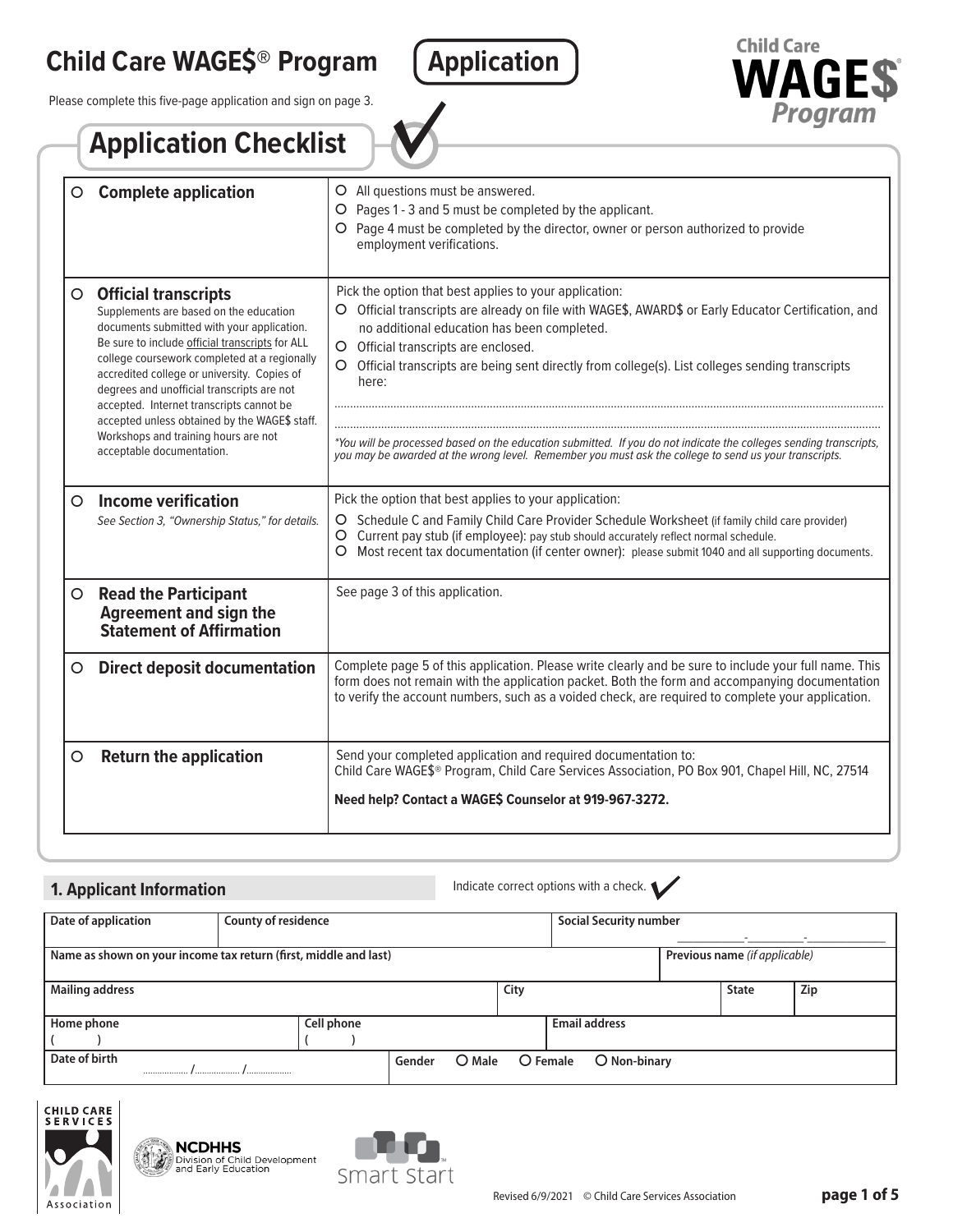|  |  | 1. Applicant Information - Continued |  |
|--|--|--------------------------------------|--|
|--|--|--------------------------------------|--|

| <b>Ethnicity</b> (optional) | Do you consider yourself Latinx?                                                                                                                                                |  |  |  |  |  |
|-----------------------------|---------------------------------------------------------------------------------------------------------------------------------------------------------------------------------|--|--|--|--|--|
|                             | $O$ No<br>O Yes (this includes Mexican, Mexican American, Chicano, Puerto Rican, Cuban, Spanish)                                                                                |  |  |  |  |  |
|                             | Do you consider yourself?                                                                                                                                                       |  |  |  |  |  |
|                             | O Black or African American<br>O White<br>O American Indian or Alaska Native<br>O Asian (includes Asian Indian, Japanese, Chinese, Korean, Vietnamese, Filipino or other Asian) |  |  |  |  |  |
|                             | O Native Hawaiian or Pacific Islander (includes Samoan, Chamorro, or other Pacific Islander)                                                                                    |  |  |  |  |  |
|                             | O Other<br>O Other, two or more races                                                                                                                                           |  |  |  |  |  |
|                             |                                                                                                                                                                                 |  |  |  |  |  |

# **2. Educational Background**

| Degrees earned (check all that apply)          | Major | <b>Colleges attended</b> | Year graduated |
|------------------------------------------------|-------|--------------------------|----------------|
| O Coursework completed but no<br>degree earned |       |                          | N/A            |
| O AA/AAS                                       |       |                          |                |
| O BA/BS                                        |       |                          |                |
| O MA/MS                                        |       |                          |                |

| Have you earned any college credits that are not listed above? $O$ Yes $O$ No |  | It yes, please list: |
|-------------------------------------------------------------------------------|--|----------------------|
|                                                                               |  |                      |
|                                                                               |  |                      |
|                                                                               |  |                      |
|                                                                               |  |                      |
|                                                                               |  |                      |

#### ł **3. Ownership Status**

All applicants: please mark the box of the ownership category which best reflects your current situation and follow the instructions listed for the category you choose. Income from ownership and wages will be considered to determine eligibility.

| <b>Single Family</b><br><b>Child Care Home</b> | I own my child care home and work as teacher/operator. I do not own any other child care facility or home.<br>Verify your income by submitting the Schedule C from your most recent tax return and complete the Family Child<br>Care Provider Schedule Worksheet.                                                                                                                                                                                                                                                                                                                                                               |  |  |  |  |
|------------------------------------------------|---------------------------------------------------------------------------------------------------------------------------------------------------------------------------------------------------------------------------------------------------------------------------------------------------------------------------------------------------------------------------------------------------------------------------------------------------------------------------------------------------------------------------------------------------------------------------------------------------------------------------------|--|--|--|--|
| <b>Single Child Care Center</b>                | own my child care center and work as director/teacher or I am listed as an office holder of the incorporated<br>business and work as director/teacher. I do not own or hold an office in any other child care facility.<br>Please supply your most recent 1040 Tax Form, all supporting schedules and the W2 Form (if you file jointly, the W2<br>Forms from both parties must be submitted). Additional business tax documentation may be requested if necessary.<br>Date you became owner                                                                                                                                     |  |  |  |  |
| <b>Multiple Site Ownership</b>                 | l own or am listed as an office holder with more than one child care center or home. I have listed them below,<br>Please supply your most recent 1040 Tax Form, all supporting schedules and the W2 Form (if you file jointly, the W2<br>Forms from both parties must be submitted). Additional business tax documentation may be requested if necessary.<br>Date you became owner <b>manufature of the Carolina</b> / manufature / manufature / manufature / manufature / manufature / manufature / manufature / manufature / manufature / manufature / manufature / manufature / manufature /<br>Please list site names here: |  |  |  |  |
| No Ownership                                   | am employed by my child care program. I do not own any child care facility.<br>If you are not an owner, please supply documentation of your pay rate such as a pay stub or employer<br>wage statement to verify income.                                                                                                                                                                                                                                                                                                                                                                                                         |  |  |  |  |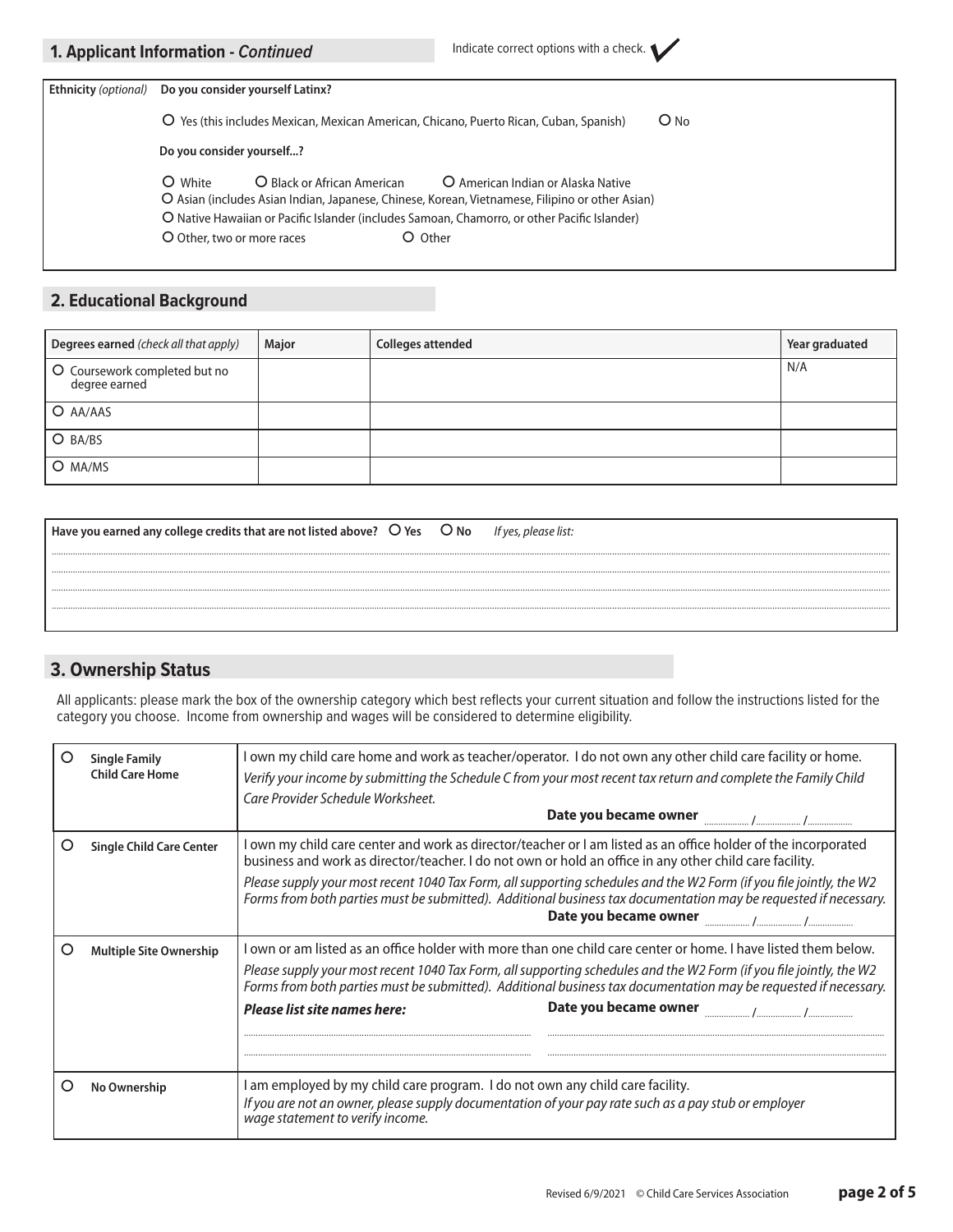# **4. Participant Agreement**

### **Child Care Services Association agrees to:**

- A. Provide wage supplements to eligible early educators as a special initiative to reward teacher education and continuity of care, thereby providing children ages birth to five more stable relationships with better educated teachers.
- B. Provide IRS-1099 forms at the end of the year to recipients as mandated by current tax law.

#### **The Child Care WAGE\$® Recipient agrees to:**

- A. Acknowledge that receiving the full annual supplement is contingent upon completion of two six-month periods. An installment will be issued after each period, based on the education level and the work schedule of the recipient over the six-month period completed. No portion of the award will be issued if the participant leaves her/his program prior to completing the entire six-month commitment period. Time out for leave or summer breaks cannot be counted toward the completion of a commitment period. New applicants need to be employed at the time of the employment confirmation. Employment is verified after a commitment period is complete and when funding is available. The time of confirmations may be delayed due to funding issues, but the applicant must still be employed when money is available in order to be eligible.
- B. Continue employment in a licensed program that meets the county-specific eligibility requirement for star rating (if applicable) for the entire commitment period and notify the Child Care WAGE\$® Program of any change in licensure. Smart Start partnerships have the option of funding only those participants working in sites with at least three stars or at least four stars. If the license status falls below a three star during a six-month commitment period, participation and supplement amount may be impacted.
- C. Allow her/his employer to release employment information including date of employment, position in center, age level of children in care, current salary or hourly rate and the number of hours worked each week.
- D. Allow WAGE\$ staff to release information about participation, including education, to director and/or owner.
- E. Acknowledge that the funding for this project is provided from the local Smart Start partnership and the Division of Child Development and Early Education. The amount allocated by the local partnership will determine the amount available for supplements in the county. Payments will depend upon available funding and the recipient's employer is not responsible for providing the supplement should funds no longer be available.
- F. Report and pay any personal income taxes due on annual supplements as required by current tax law.
- G. Acknowledge that Child Care Services Association reserves the right to adjust commitment periods and policies based on administration and/or fiscal needs.
- H. Acknowledge that reimbursement to the Child Care WAGE\$® Program will be required by the recipient should a salary supplement be issued incorrectly for any reason.
- I. Acknowledge that falsifying application information or documentation may result in the inability to be a participant on this program and the recipient consents to employer and program funder notification if participation is terminated due to failure to comply with documentation requirements.

#### $\ddot{\phantom{0}}$ **5. Statement of Affirmation**

I, \_\_\_\_\_\_\_\_\_\_\_\_\_\_\_\_\_\_\_\_\_\_\_\_\_\_\_\_\_\_\_\_\_\_\_\_\_\_\_\_\_\_\_\_\_\_\_\_\_\_\_\_\_\_\_\_\_\_\_\_\_\_ (applicant's name), attest that the information provided on this application and the supporting documentation is true to the best of my knowledge. I have read and understand the Participant Agreement.

I understand that I am requesting to be considered for WAGE\$ and acknowledge that I must continue to meet the eligibility requirements of that program in order to receive ongoing supplements. I acknowledge that I may only participate in *one* salary supplement initiative for my early childhood position. I understand that if I am participating in AWARD\$, my application to WAGE\$ will reflect my decision to be moved to WAGE\$ if I am eligible. In that case, I will no longer receive AWARD\$ supplements. I acknowledge that supplement amounts may be higher or lower than those offered by AWARD\$. (Note to applicant: If you are currently receiving AWARD\$ and a waiting list exists for WAGE\$, you may continue to be paid by AWARD\$ until funding is available for WAGE\$.)

To be considered for a WAGE\$ supplement, I understand that my contact and participation information may be released to the Division of Child Development and Early Education, Smart Start partnerships or other partners. Information may also be shared with the T.E.A.C.H. Early Childhood® Scholarship Program and/or Early Educator Certification as needed to support my participation in any of the programs listed. I authorize and consent to the release and sharing of such information by Child Care Services Association to the third parties described. I hereby release Child Care Services Association from any liability or damages that may result from the release or sharing of such information, including possible inaccuracies, errors or omissions.

| Applicant's Signature | Datr                  |
|-----------------------|-----------------------|
| Printed name          | County where you work |

*Send your completed application and required documentation to:*

**Child Care WAGE\$® Program** Child Care Services Association P.O. Box 901 Chapel Hill, NC 27514

Phone 919-967-3272 Fax 919-967-2945 www.childcareservices.org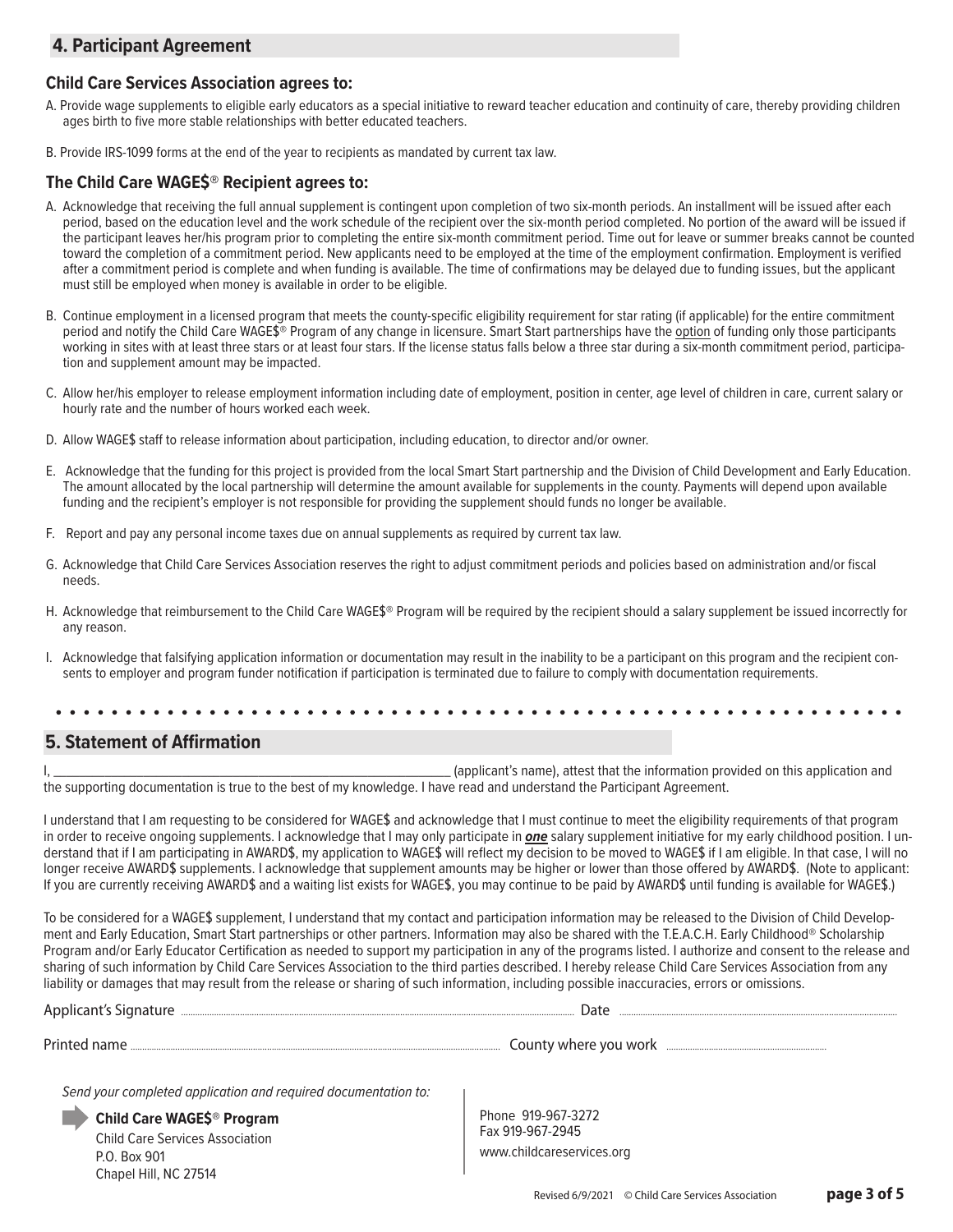## **6. Employment Information and Verification**

#### **This section must be completed by the director, owner or person authorized to provide employment verifications. A signature confirming the information's validity is required.**

| <b>Applicant name</b>                                                                                                                                                                                                                                     |                                                                                                                |                       |                                                                             | County                                                                     |                      |  |
|-----------------------------------------------------------------------------------------------------------------------------------------------------------------------------------------------------------------------------------------------------------|----------------------------------------------------------------------------------------------------------------|-----------------------|-----------------------------------------------------------------------------|----------------------------------------------------------------------------|----------------------|--|
| <b>DCDEE</b> license #<br>Child care program name                                                                                                                                                                                                         |                                                                                                                |                       |                                                                             |                                                                            |                      |  |
| <b>Program mailing address</b>                                                                                                                                                                                                                            |                                                                                                                |                       |                                                                             |                                                                            |                      |  |
| Program phone                                                                                                                                                                                                                                             | $\lambda$                                                                                                      |                       |                                                                             | Program email address                                                      |                      |  |
| Position of<br>O Family Child Care Provider<br>O Assistant Director<br>Employment<br>O Assistant Teacher/Aide<br>O Floater<br>O Teacher/Lead Teacher<br>*If the applicant fulfills duties of more than one position, please specify this.                 |                                                                                                                |                       | O Director<br>O Owner/Director<br>O Other (please give full position title) |                                                                            |                      |  |
|                                                                                                                                                                                                                                                           | Does the applicant work in an NC Pre-K classroom?                                                              | $O$ Yes               | $O$ No                                                                      | Does the applicant work in a Head Start classroom?                         | $O$ Yes<br>$O$ No    |  |
|                                                                                                                                                                                                                                                           | Ages of children in care of this applicant (if applicable)                                                     |                       |                                                                             |                                                                            |                      |  |
| $O$ Infants                                                                                                                                                                                                                                               | O Ones<br>$O$ Twos                                                                                             | $O$ Fours<br>O Threes | O Fives                                                                     | O School-age                                                               |                      |  |
| Total hours worked per week                                                                                                                                                                                                                               |                                                                                                                |                       |                                                                             | How many hours per week are<br>spent directly with children birth to five? |                      |  |
|                                                                                                                                                                                                                                                           | If the applicant fulfills duties of more than one position,<br>please state how many hours are worked in each. |                       |                                                                             |                                                                            | Applicant start date |  |
|                                                                                                                                                                                                                                                           | Months per year your program is in operation                                                                   | O 12 months           |                                                                             | O 10 months<br>O Other                                                     |                      |  |
| How often is the applicant paid?<br>O weekly O biweekly (every two weeks) O semi-monthly (two times a month) O monthly (10 months) O monthly (12 months)<br>How many months per year is the applicant paid?<br>O 9 months O 10 months O 12 months O Other |                                                                                                                |                       |                                                                             |                                                                            |                      |  |
| How many months per year does the applicant work?<br>O 9 months O 10 months O 12 months O Other                                                                                                                                                           |                                                                                                                |                       |                                                                             |                                                                            |                      |  |
| Current annual gross salary                                                                                                                                                                                                                               |                                                                                                                |                       |                                                                             | <b>Current hourly rate</b>                                                 |                      |  |
| <b>Star Rating</b><br>circle one                                                                                                                                                                                                                          |                                                                                                                |                       | For Internal Use Only:                                                      |                                                                            |                      |  |

In addition to the employment verification above, please verify that you have read and understand the expectations below. Your signature on this application indicates your agreement to:

Provide Child Care Services Association with information on teachers and directors employed who have applied for a salary supplement. This information shall include: date employment began, employee's position in center, status of employee (full or part-time, permanent or temporary), age level of children in employee's care, the employee's current salary or hourly pay rate and the number of hours worked each week.

Continue to give all staff any regularly scheduled raises regardless of whether or not they receive a salary supplement. WAGE\$ will not be used as the reason to withhold an otherwise scheduled raise.

*I am authorized to provide employment verification; the information provided on this form is true and accurate to the best of my knowledge.* 

Signature of director, owner, or person authorized to provide employment verification:

| Dri | 1 <sub>1</sub> |
|-----|----------------|